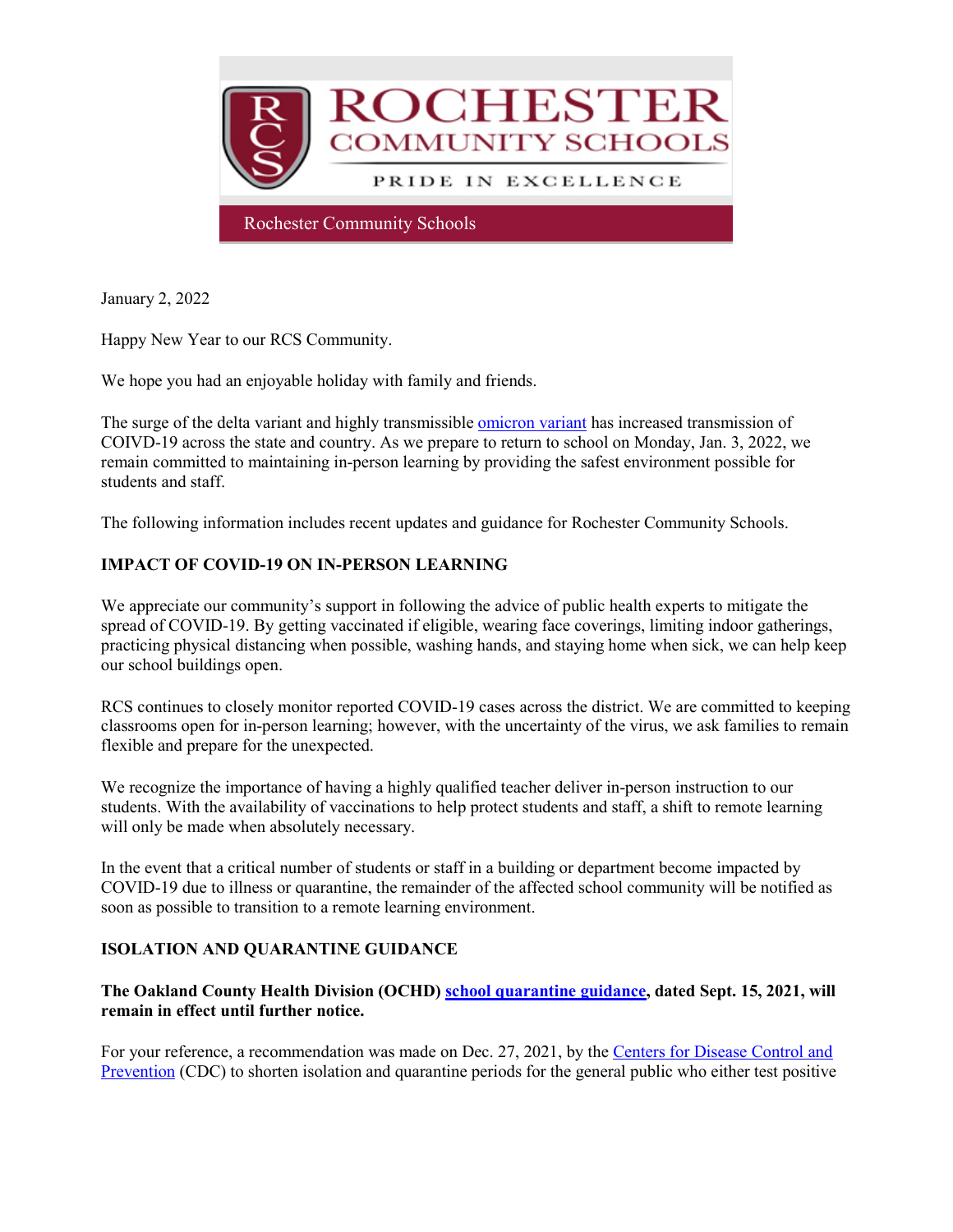for COVID-19 or are exposed to the virus. On Saturday, Dec. 31, 2021, the [Michigan Department of Health](http://track.spe.schoolmessenger.com/f/a/7EODUgyOmbAbY-gRaDU3zQ%7E%7E/AAAAAQA%7E/RgRjszJMP0RIaHR0cHM6Ly93d3cubWljaGlnYW4uZ292L2Nvcm9uYXZpcnVzLzAsOTc1Myw3LTQwNi05ODE1OC01NzQ3MTUtLSwwMC5odG1sVwdzY2hvb2xtQgphu8z-0WE5Qe0GUhtzYWhlYXJuQHJvY2hlc3Rlci5rMTIubWkudXNYBAAAAAE%7E)  [and Human Services](http://track.spe.schoolmessenger.com/f/a/7EODUgyOmbAbY-gRaDU3zQ%7E%7E/AAAAAQA%7E/RgRjszJMP0RIaHR0cHM6Ly93d3cubWljaGlnYW4uZ292L2Nvcm9uYXZpcnVzLzAsOTc1Myw3LTQwNi05ODE1OC01NzQ3MTUtLSwwMC5odG1sVwdzY2hvb2xtQgphu8z-0WE5Qe0GUhtzYWhlYXJuQHJvY2hlc3Rlci5rMTIubWkudXNYBAAAAAE%7E) (MDHHS) released a statement indicating their intent to update guidance for the general public to reflect the CDC recommendations.

The MDHHS clarifies that "**the updated guidance is specific to the general public and does not change the current guidance recommendations for congregate settings, early childcare or K-12 setting**s - these settings should continue to use existing guidelines and policies regarding quarantine and isolation. Guidance will continue to evolve as more information is learned from CDC."

If an RCS student or staff member tests positive for COVID-19, the school administrator should be notified as soon as possible. The individual should stay home and isolate for at least 10 days from the first date of symptoms or 10 days from the test date if asymptomatic AND fever-free for 24 hours without the use of fever-reducing medications and improved symptoms.

### **MITIGATION MEASURES**

The CDC continues to reinforce the need to have layered strategies in schools to prevent the spread of COVID-19. This includes promoting vaccinations against COVID-19 for eligible staff and students; consistent and correct mask use; physical distancing when possible; frequent hand washing; staying home when sick; and limiting gatherings.

# **MASKS**

Masks will continue to be required in all Oakland County schools and on school buses as described in the [OCHD Emergency Order \(2021-01\) for Control of Pandemic,](http://track.spe.schoolmessenger.com/f/a/LiZlHI2hKZWMO-ltFFD01w%7E%7E/AAAAAQA%7E/RgRjszJMP0RiaHR0cHM6Ly93d3cub2FrZ292LmNvbS9jb3ZpZC9oZWFsdGhvcmRlcnMvSGVhbHRoJTIwT3JkZXIlMjA4LjI0LjIxJTIwZmFjZSUyMGNvdmVyaW5nJTIwMjAyMS0wMS5wZGZXB3NjaG9vbG1CCmG7zP7RYTlB7QZSG3NhaGVhcm5Acm9jaGVzdGVyLmsxMi5taS51c1gEAAAAAQ%7E%7E) dated Aug. 24, 2021, and the [CDC Order.](http://track.spe.schoolmessenger.com/f/a/jUjqYG19zDHbLzydjzbhmg%7E%7E/AAAAAQA%7E/RgRjszJMP0Q-aHR0cHM6Ly93d3cuY2RjLmdvdi9xdWFyYW50aW5lL21hc2tzL21hc2stdHJhdmVsLWd1aWRhbmNlLmh0bWxXB3NjaG9vbG1CCmG7zP7RYTlB7QZSG3NhaGVhcm5Acm9jaGVzdGVyLmsxMi5taS51c1gEAAAAAQ%7E%7E) For the general public, the CDC recommends wearing a properly fitted cloth and disposable face covering with multiple layers and a nose wire.

### **TESTING**

The MDHHS recommends COVID-19 testing to help identify infected people, including those without symptoms who may be contagious, so measures can be taken to prevent further transmission or outbreaks. For those who have recently traveled or attended large gatherings, please consider testing for COVID-19 even if no symptoms are present.

### **LIMITING GATHERINGS**

In a letter to superintendents dated Dec. 30, 2021[, MDHHS and the Michigan Department of Education](http://track.spe.schoolmessenger.com/f/a/E33qpqQ-Y4X4p6Uke8LKrw%7E%7E/AAAAAQA%7E/RgRjszJMP0SxaHR0cHM6Ly93d3cubWljaGlnYW4uZ292L2Nvcm9uYXZpcnVzLzAsOTc1Myw3LTQwNi05ODE1OC01NzQ3MTEtLSwwMC5odG1sIzp-OnRleHQ9JTJEJTIwVGhlJTIwTWljaGlnYW4lMjBEZXBhcnRtZW50JTIwb2YlMjBIZWFsdGgsYW50aWNpcGF0aW9uJTIwb2YlMjB0aGUlMjBoaWdobHklMjB0cmFuc21pc3NpYmxlVwdzY2hvb2xtQgphu8z-0WE5Qe0GUhtzYWhlYXJuQHJvY2hlc3Rlci5rMTIubWkudXNYBAAAAAE%7E)  [\(MDE\)](http://track.spe.schoolmessenger.com/f/a/E33qpqQ-Y4X4p6Uke8LKrw%7E%7E/AAAAAQA%7E/RgRjszJMP0SxaHR0cHM6Ly93d3cubWljaGlnYW4uZ292L2Nvcm9uYXZpcnVzLzAsOTc1Myw3LTQwNi05ODE1OC01NzQ3MTEtLSwwMC5odG1sIzp-OnRleHQ9JTJEJTIwVGhlJTIwTWljaGlnYW4lMjBEZXBhcnRtZW50JTIwb2YlMjBIZWFsdGgsYW50aWNpcGF0aW9uJTIwb2YlMjB0aGUlMjBoaWdobHklMjB0cmFuc21pc3NpYmxlVwdzY2hvb2xtQgphu8z-0WE5Qe0GUhtzYWhlYXJuQHJvY2hlc3Rlci5rMTIubWkudXNYBAAAAAE%7E) advise the following:

"MDHHS advises modifications to planned activities during and after school where the ability to maintain social distancing between people who live in different households cannot be maintained. Large gatherings (involving 100 or more people) should be held using remote technology or postponed, if not essential. Large gatherings would include events with large numbers of people from multiple households such as conferences or meetings, sporting events, and concerts."

RCS will continue to update our school community as additional information and guidance becomes available.